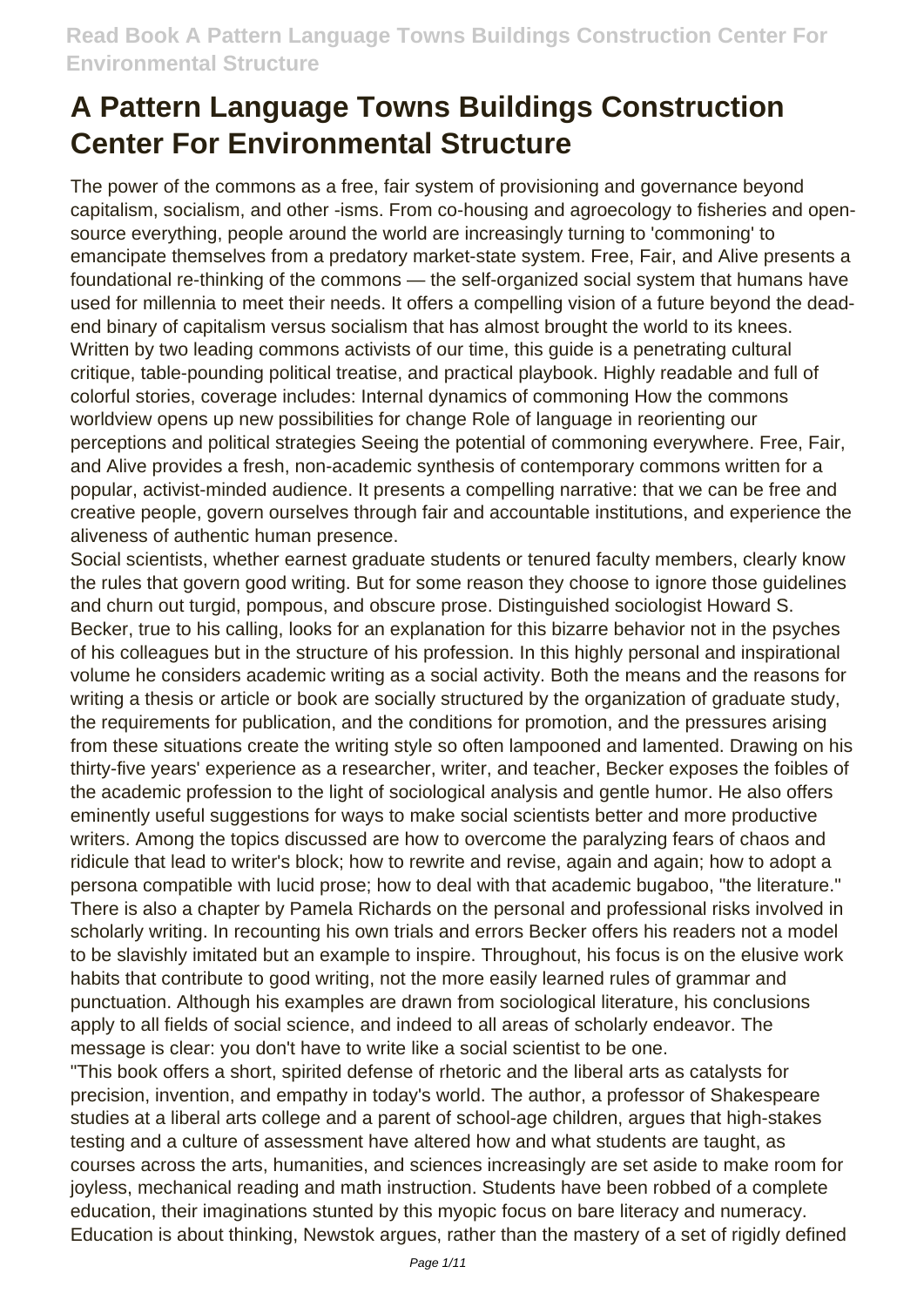skills, and the seemingly rigid pedagogy of the English Renaissance produced some of the most compelling and influential examples of liberated thinking. Each of the fourteen chapters explores an essential element of Shakespeare's world and work, aligns it with the ideas of other thinkers and writers in modern times, and suggests opportunities for further reading. Chapters on craft, technology, attention, freedom, and related topics combine past and present ideas about education to build a case for the value of the past, the pleasure of thinking, and the limitations of modern educational practices and prejudices"--

What accounts for the persistence and spread of "commoning," the irrepressible desire of people to collaborate and share to meet everyday needs? How are the more successful projects governed? And why are so many people embracing the commons as a powerful strategy for building a fair, humane and Earth-respecting social order? In more than fifty original essays, Patterns of Commoning addresses these questions and probes the inner complexities of this timeless social paradigm. The book surveys some of the most notable, inspiring commons around the world, from alternative currencies and open design and manufacturing, to centuries-old community forests and co-learning commons - and dozens of others. David Bollier (www.bollier.org) is an American author, activist and independent scholar who has studied the commons for nearly twenty years. Silke Helfrich

(commonsblog.wordpress.com) is a German author and independent activist of the commons who blogs at www.commonsblog.de, and cofounder of the Commons-Institut in Germany. With Michel Bauwens, Bollier and Helfrich are cofounders of the Common Strategies Group. For more information, go to the book's website, Patterns of Commoning

(www.patternsofcommoning.org)

Fans of Sarah J. Maas will love this story about when one of the four horseman comes to spread the plague, a young woman risks her life to save her town from him, only to fall in love with him.

You can use this book to design a house for yourself with your family; you can use it to work with your neighbors to improve your town and neighborhood; you can use it to design an office, or a workshop, or a public building. And you can use it to guide you in the actual process of construction. After a ten-year silence, Christopher Alexander and his colleagues at the Center for Environmental Structure are now publishing a major statement in the form of three books which will, in their words, "lay the basis for an entirely new approach to architecture, building and planning, which will we hope replace existing ideas and practices entirely." The three books are The Timeless Way of Building, The Oregon Experiment, and this book, A Pattern Language. At the core of these books is the idea that people should design for themselves their own houses, streets, and communities. This idea may be radical (it implies a radical transformation of the architectural profession) but it comes simply from the observation that most of the wonderful places of the world were not made by architects but by the people. At the core of the books, too, is the point that in designing their environments people always rely on certain "languages," which, like the languages we speak, allow them to articulate and communicate an infinite variety of designs within a forma system which gives them coherence. This book provides a language of this kind. It will enable a person to make a design for almost any kind of building, or any part of the built environment. "Patterns," the units of this language, are answers to design problems (How high should a window sill be? How many stories should a building have? How much space in a neighborhood should be devoted to grass and trees?). More than 250 of the patterns in this pattern language are given: each consists of a problem statement, a discussion of the problem with an illustration, and a solution. As the authors say in their introduction, many of the patterns are archetypal, so deeply rooted in the nature of things that it seemly likely that they will be a part of human nature, and human action, as much in five hundred years as they are today.

The 1977 book "A Pattern Language" was a landmark in the design world, introducing a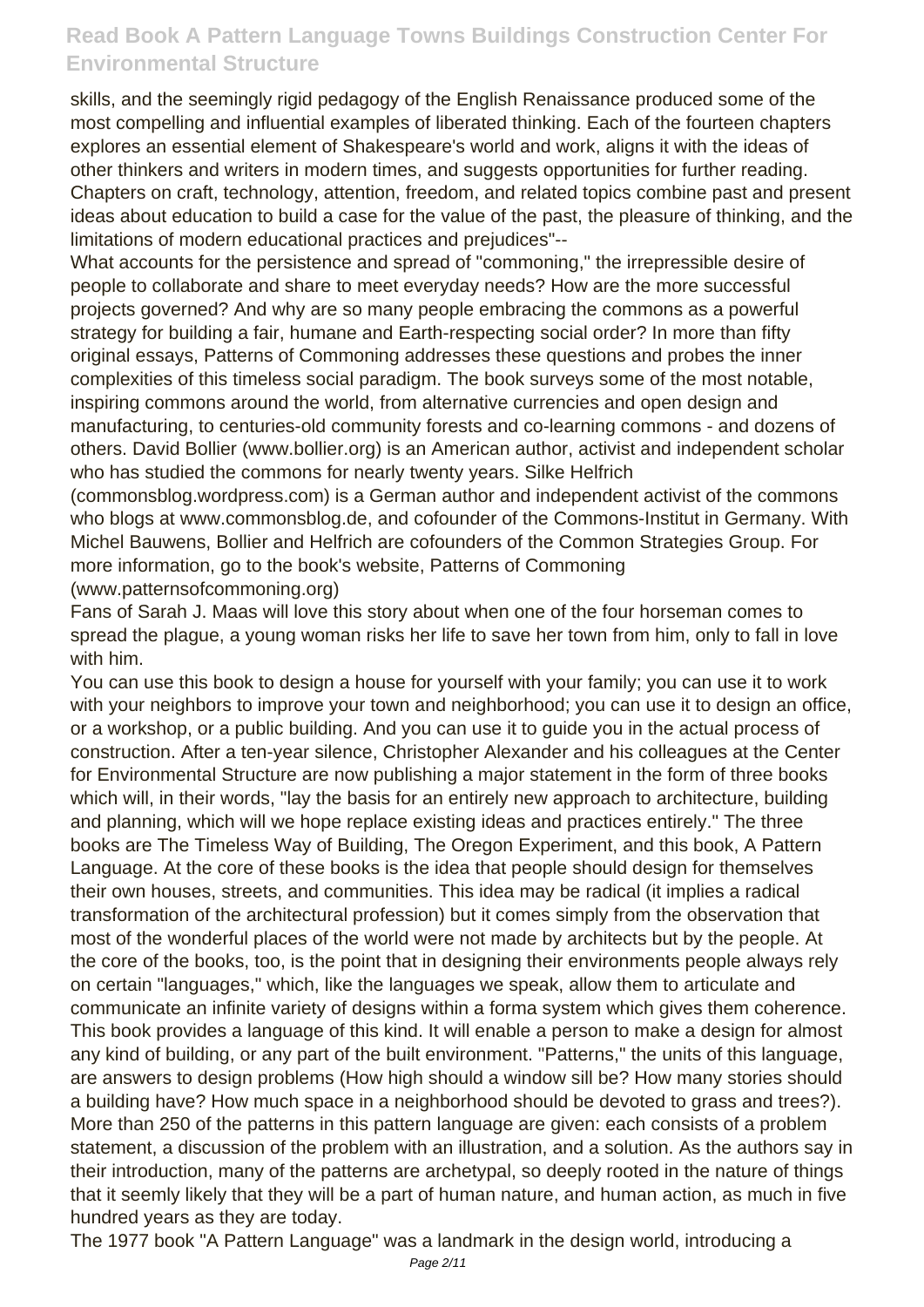methodology that has since become remarkably widespread and effective across many fields. Among them is software, where "design patterns" have since become an industry standard. Important spinoffs include peer-to-peer collaboration technologies like wiki - the basis of Wikipedia and related innovations - as well as Agile Methodology. Yet curiously, the one field where pattern methodology has lagged most conspicuously is the one where it began, the built environment. In part, the popular appeal of the 1977 book served to "freeze" the initial set of patterns, greatly slowing further peer-to-peer development in environmental design - contrary to the original authors' stated aims. As one remedy, we present here - in one of many more hoped-for future companion volumes to the original classic book - a new collection of 80 patterns for a new era of urban challenges, including rapid urbanization, slum upgrading, sustainable urbanism, [CUT: "new"] urban technologies, and new tools and strategies to meet these and other challenges. This new collection comes as a contribution to a five-year collaboration with UN-Habitat on implementation of the "New Urban Agenda," a framework document adopted by consensus by all 193 countries of the United Nations. However, there remains an urgent need to implement its humane aspirations, using tools and strategies grounded in research evidence, but also subject to revision, addition and refinement with new findings from new collaborators. This volume aims to meet that need - together with the launch of an online companion pattern "repository", available at npl.wiki. Both initiatives were developed in collaboration with Ward Cunningham, wiki inventor, and pioneer of pattern languages of programming as well as Agile Methodology. Both are meant to expand the capacity of pattern languages in support of a hopeful new era of open-source, humancentered, life-enriching technology.

Christopher Alexander owns what many now believe to be the finest collection of early Turkish carpets in the western world, with perhaps half being the only specimens of their kind anywhere. In this richly illustrated, oversized volume--featuring four hundred illustrations, eighty in full color--Alexander takes readers on an engaging tour of his fabulous collection. Readers will see a 13th-century Seljuk Carpet with Dragons, a 15th-century Animal Carpet, a scarlet-niched Transylvanian Prayer Rug, a turquoise Lattice Carpet from Alcaraz, a 16thcentury blue Medallion Keyhole Design from Bergama, a rare 16th-century White Field Bird Carpet, the dazzling color and brilliant geometry of a 15th-century Karapinar with Three Gulls, and perhaps Alexander's favorite, a 15th-century Star Karapinar with Flowers (whose designs he describes as the high point of all Sufi art, the state of liberation, in which the artist is so free, that he is able to be completely natural). In addition, Alexander elaborates on his theory that these carpets teach structure to artists and architects through the beauty of their form. This lavishly produced volume makes an important contribution to the world of rug scholarship. Equally important, Alexander's thoughtful meditations on these pieces will fascinate the many architects, artists, and planners who follow his work.

A Pattern LanguageTowns, Buildings, ConstructionOxford University Press Award-winning social entrepreneur and permaculturalist Adam Brock draws from ecology, sociology, community economics, social justice, and indigenous practices the world over to present more than eighty proven solutions for building healthy communities. Using the "pattern language" framework developed by architect Christopher Alexander and his colleagues in the 1970s, Brock outlines strategies for redesigning our social and economic systems to mimic nature's resilience and abundance. Practical, innovative, and visually compelling, this book presents actionable and easy-to-understand tools for a compassionate and methodical approach to building better communities. Sidebars and diagrams supplement the text, while case studies illustrate endeavors such as starting a business, launching a social change project, or setting personal goals. Brock suggests ways to engage disempowered communities in a meaningful and authentic way, and draws on eight years of in-depth research and investigation to demonstrate what makes communities work at the most fundamental level.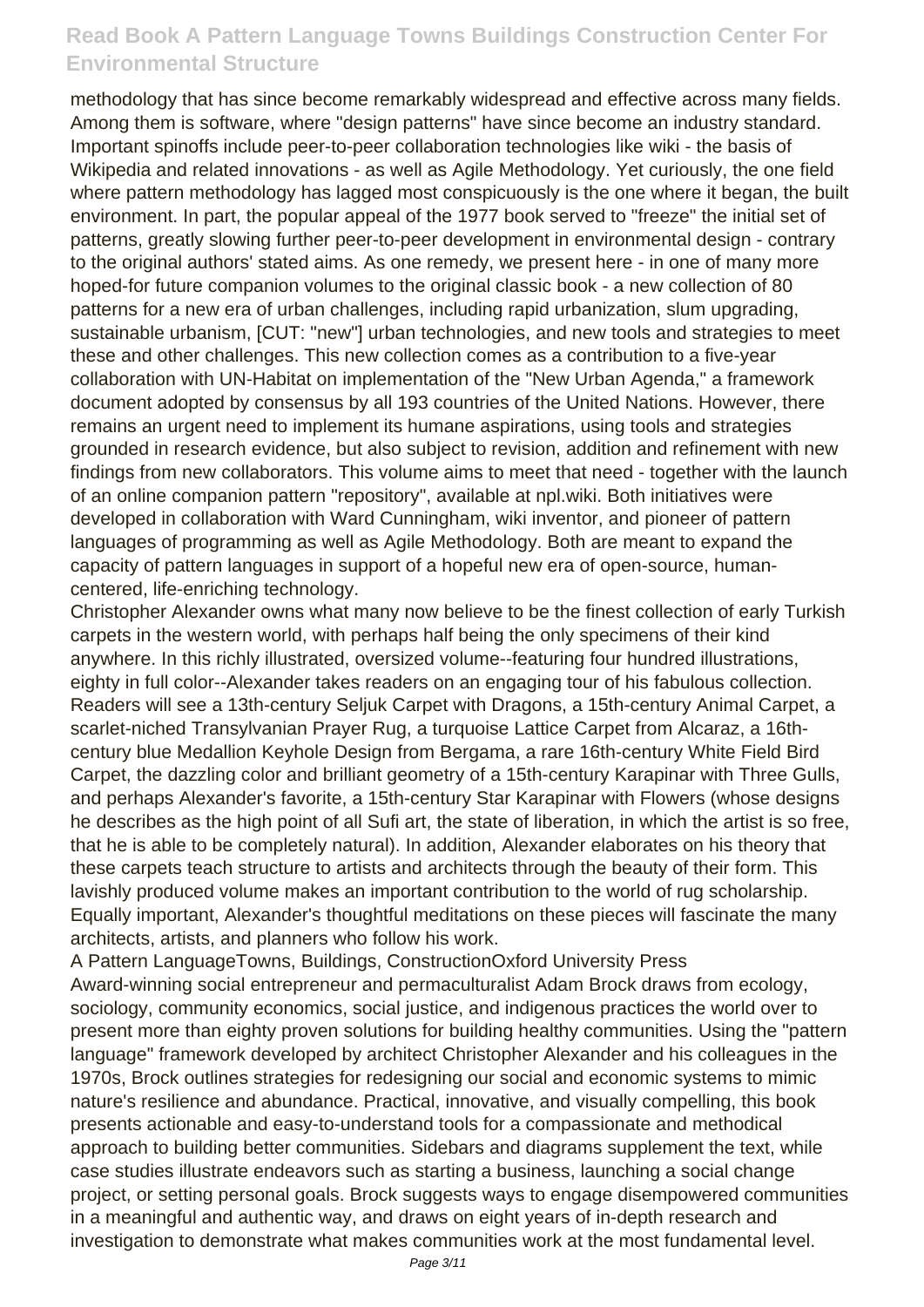Anyone looking for concrete solutions to many of the social and economic ills that plague our current society will discover a rich resource for growth and change.

This four-volume work allows the reader to form one picture of the world in which the perspectives from science, beauty and grace, and commonsense intuitions are interlaced. Concise lessons in design, drawing, the creative process, and presentation, from the basics of "How to Draw a Line" to the complexities of color theory. This is a book that students of architecture will want to keep in the studio and in their backpacks. It is also a book they may want to keep out of view of their professors, for it expresses in clear and simple language things that tend to be murky and abstruse in the classroom. These 101 concise lessons in design, drawing, the creative process, and presentation—from the basics of "How to Draw a Line" to the complexities of color theory—provide a much-needed primer in architectural literacy, making concrete what too often is left nebulous or open-ended in the architecture curriculum. Each lesson utilizes a two-page format, with a brief explanation and an illustration that can range from diagrammatic to whimsical. The lesson on "How to Draw a Line" is illustrated by examples of good and bad lines; a lesson on the dangers of awkward floor level changes shows the television actor Dick Van Dyke in the midst of a pratfall; a discussion of the proportional differences between traditional and modern buildings features a drawing of a building split neatly in half between the two. Written by an architect and instructor who remembers well the fog of his own student days, 101 Things I Learned in Architecture School provides valuable guideposts for navigating the design studio and other classes in the architecture curriculum. Architecture graduates—from young designers to experienced practitioners—will turn to the book as well, for inspiration and a guide back to basics when solving a complex design problem.

Two hundred and fifty-three archetypal patterns consisting of problem statements, discussions, illustrations, and solutions provide lay persons with a framework for engaging in architectural desian

Architects use CAD to help them visualize their ideas. Parametric design is a fast-growing development of CAD that lets architects and designers specify the key parameters of their model and make changes interactively. Whenever changes are made the rest of the model updates automatically. Through a detailed description of various parametric, generative and algorithmic techniques, this book provides a practical guide to generating geometric and topological solutions for various situations, including explicit step-by-step tutorials. While the techniques and algorithms can be generalized to suit to any parametric environment, the book illustrates its concepts using the scripting languages of one of the most powerful 3D visualization and animation design software systems (Autodesk 3ds Max MAXScript), one of the most popular open-source Java-based scripting environments (Processing), and a brand new language specifically tailored for parametric and generative design (Autodesk DesignScript). This clear, accessible book will have a wide appeal to students and practitioners who would like to experiment with parametric techniques.

Christopher Alexander's series of ground-breaking books including A Pattern Language and The Timeless Way of Building have pointed to fundamental truths of the way we build, revealing what gives life and beauty and true functionality to our buildings and towns. Now, in The Nature of Order, Alexander explores the properties of life itself, highlighting a set of welldefined structures present in all order and in all life from micro-organisms and mountain ranges to good houses and vibrant communities. In The Phenomenon of Life, the first volume in this four volume masterwork, Alexander proposes a scientific view of the world in which all spacematter has perceptible degrees of life and sets this understanding of order as an intellectual basis for a new architecture. With this view as a foundation, we can ask precise questions about what must be done to create more life in our world whether in a rooma humble doorknoba neighbourhoodor even in a vast region. He introduces the concept of living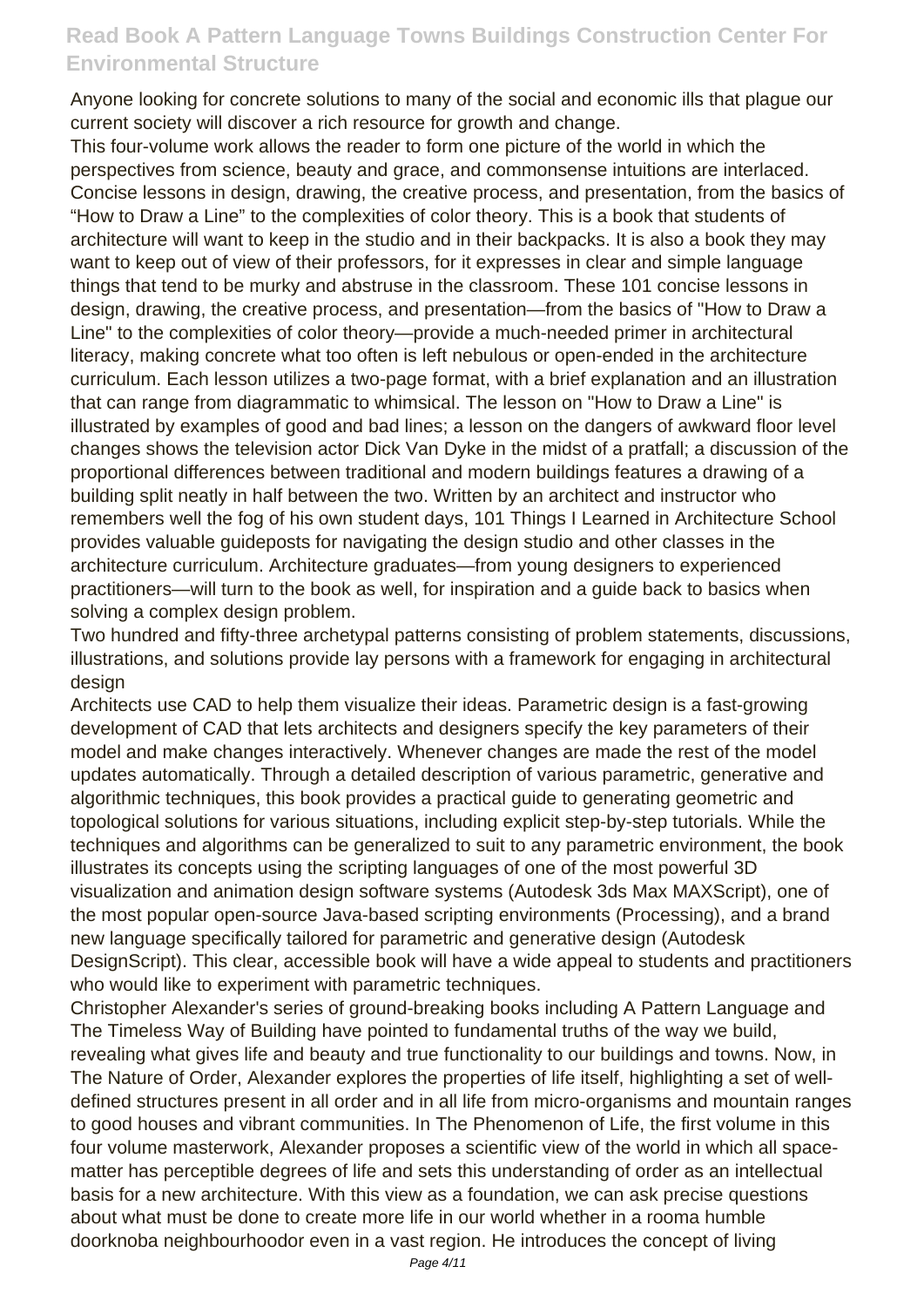structure, basing it upon his theories of centres and of wholeness, and defines the fifteen properties from which, according to his observations, all wholeness is built. Alexander argues that living structure is at once both personal and structural. Taken as a whole, the four books create a sweeping new conception of the nature of things which is both objective and structural (hence part of science) and also personal (in that it shows how and why things have the power to touch the human heart). A step has been taken, through which these two domains the domain of geometrical structure and the feeling it creates kept separate during four centuries of scientific though from 1600 to 2000, have finally been united. The Nature of Order constitutes the backbone of Building Beauty: Ecologic Design Construction Process, an initiative aimed at radically reforming architecture education, with the emphasis of making as a way to access a transformative vision of the world. The 15 fundamental properties of life guide our work and have given us much more than a set of solutions. The Nature of Order has given us the framework in which we can search and build up our own solutions. In order to be authentically sustainable, buildings and places have to be cared for and loved over generations. Beautiful buildings and places are more likely to be loved, and they become more beautiful, and loved, through the attention given to them over time. Beauty is therefore, not a luxury, or an option, it includes and transcends technological innovation, and is a necessary requirement for a truly sustainable culture. ' Dr. Sergio Porta, International Director, Building Beauty ( www.buildingbeauty.org) Professor of Urban Design, Director of Urban Design Studies Unit, and Director of Masters in Urban Design, University of Strathclyde More than a decade in the making, this is a textbook of architecture, useful for every architect: from first-year students, to those taking senior design studio, to graduate students writing a Ph.D. dissertation in architectural theory, to experienced practicing architects. It is very carefully written so that it can be read even by the beginning architecture student. The information contained here is a veritable gold mine of design techniques. This book teaches the reader how to design by adapting to human needs and sensibilities, yet independently of any particular style. Here is a unification of genuine architectural knowledge that brings a new clarity to the discipline. It explains much of what people instinctively know about architecture, and puts that knowledge for the first time in a concise, understandable form. Dr. Salingaros has experience in the organization of the built environment that few practicing architects have. The later chapters of this new book touch on very sensitive topics: what drives architects to produce the forms they build; and why architects use only a very restricted visual vocabulary. Is it personal inventiveness, or is it something more, which perhaps they are not even aware of? There has not been such a book treating the very essence of architecture. The only other author who is capable of raising a similar degree of passion (and controversy) is Christopher Alexander, who happens to be Dr. Salingaros' friend and architectural mentor. "Surely no voice is more thought-provoking than that of this intriguing, perhaps historically important, new thinker?" From the Preface by His Royal Highness, Charles, The Prince of Wales "A New Vitruvius for 21st-Century Architecture and Urbanism?" Dr. Ashraf SalamaChair, Department of Architecture and Urban Planning, Qatar University, Doha, Qatar "Architecture, Salingaros argues, is governed by universal and intuitively understood principles, which have been exemplified by all successful styles and in all civilizations that have left a record of themselves in their buildings. The solution is not to return to the classical styles… the solution is to return to first principles and build within their constraints… " Dr. Roger Scruton Philosopher, London, UK "A fundamental text, among the most significant of the past several years." Dr. Vilma Torselli Architect and Author, Milan, Italy "A Theory of Architecture demonstrates how mathematics and the social sciences offer keys to designing a humane architecture. In this brilliant tome Salingaros explains why many modern buildings are neither beautiful nor harmonious and, alternatively, how architects and patrons can employ scale, materials and mathematical logic to design structures which are exciting, nourishing, and visually delightful." Duncan G. Stroik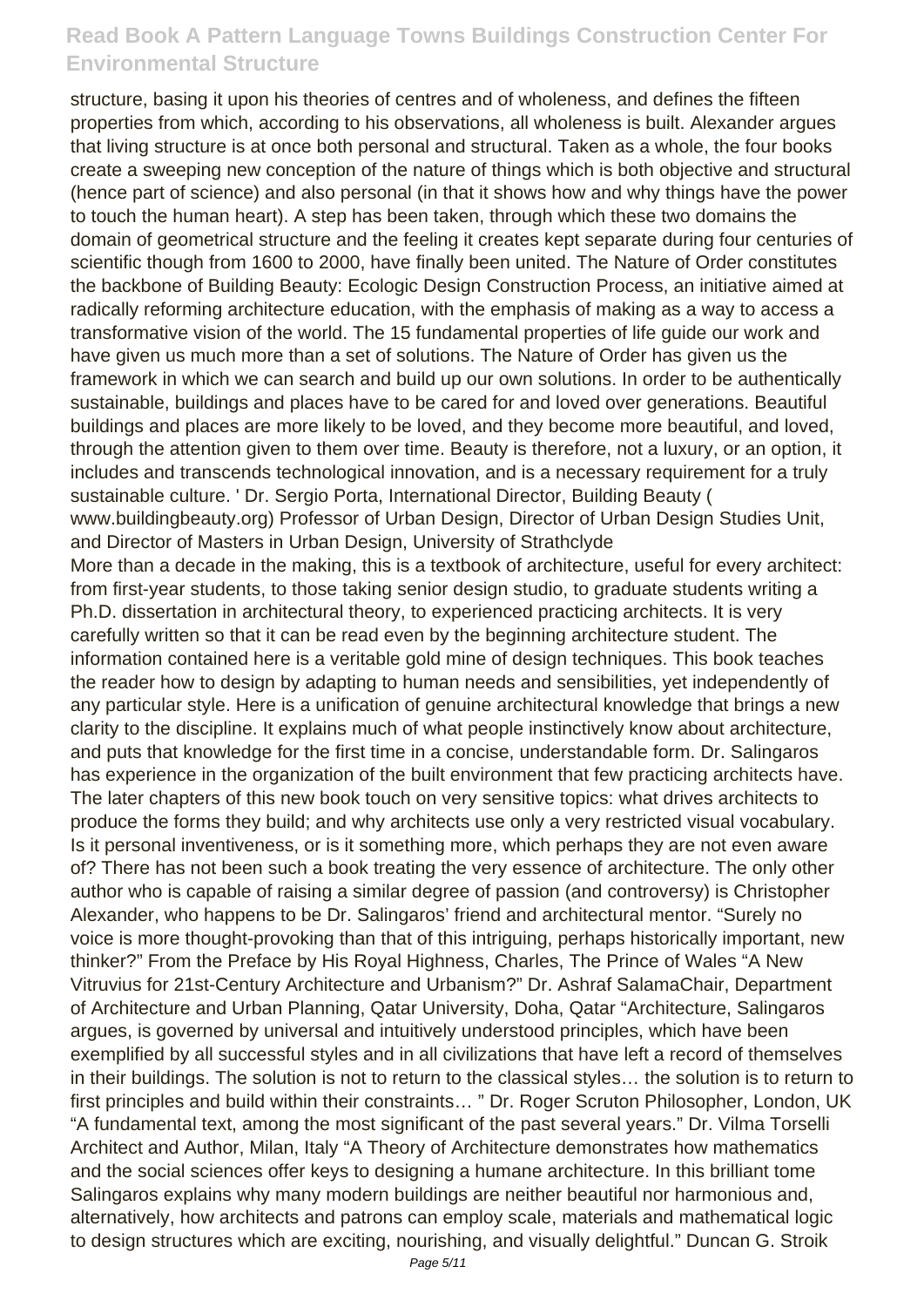Professor of Architecture, University of Notre Dame, Indiana "Salingaros explores ways to clarify and formalize our understanding of aesthetic forms in the built environment, using mathematics, thermodynamics, Darwinism, complexity theory and cognitive sciences. Salingaros' remarkable observations suggest that concepts of complexity and scale can someday provide a full-bodied explanation for both the practice and the appreciation of architecture." Kim Sorvig Architecture & Planning, University of New Mexico See this book's Wikipedia entry http://en.wikipedia.org/wiki/A\_Theory\_of\_Architecture Nikos A. Salingaros is an internationally known urbanist and architectural theorist who has studied the scientific bases underlying architecture for thirty years. Utne Reader ranked him as "One of 50 visionaries who are changing your world", and Planetizen as 11th among "The top 100 urban thinkers of all time". He is Professor of Mathematics at the University of Texas at San Antonio.

Buildings have often been studies whole in space, but never before have they been studied whole in time. How Buildings Learn is a masterful new synthesis that proposes that buildings adapt best when constantly refined and reshaped by their occupants, and that architects can mature from being artists of space to becoming artists of time. From the connected farmhouses of New England to I.M. Pei's Media Lab, from "satisficing" to "form follows funding," from the evolution of bungalows to the invention of Santa Fe Style, from Low Road military surplus buildings to a High Road English classic like Chatsworth—this is a far-ranging survey of unexplored essential territory. More than any other human artifacts, buildings improve with time—if they're allowed to. How Buildings Learn shows how to work with time rather than against it.

First published in 1996, The Eyes of the Skin has become a classic of architectural theory. It asks the far-reaching question why, when there are five senses, has one single sense – sight – become so predominant in architectural culture and design? With the ascendancy of the digital and the all-pervasive use of the image electronically, it is a subject that has become all the more pressing and topical since the first edition's publication in the mid-1990s. Juhani Pallasmaa argues that the suppression of the other four sensory realms has led to the overall impoverishment of our built environment, often diminishing the emphasis on the spatial experience of a building and architecture's ability to inspire, engage and be wholly life enhancing. For every student studying Pallasmaa's classic text for the first time, The Eyes of the Skin is a revelation. It compellingly provides a totally fresh insight into architectural culture. This third edition meets readers' desire for a further understanding of the context of Pallasmaa's thinking by providing a new essay by architectural author and educator Peter MacKeith. This text combines both a biographical portrait of Pallasmaa and an outline of his architectural thinking, its origins and its relationship to the wider context of Nordic and European thought, past and present. The focus of the essay is on the fundamental humanity, insight and sensitivity of Pallasmaa's approach to architecture, bringing him closer to the reader. This is illustrated by Pallasmaa's sketches and photographs of his own work. The new edition also provides a foreword by the internationally renowned architect Steven Holl and a revised introduction by Pallasmaa himself.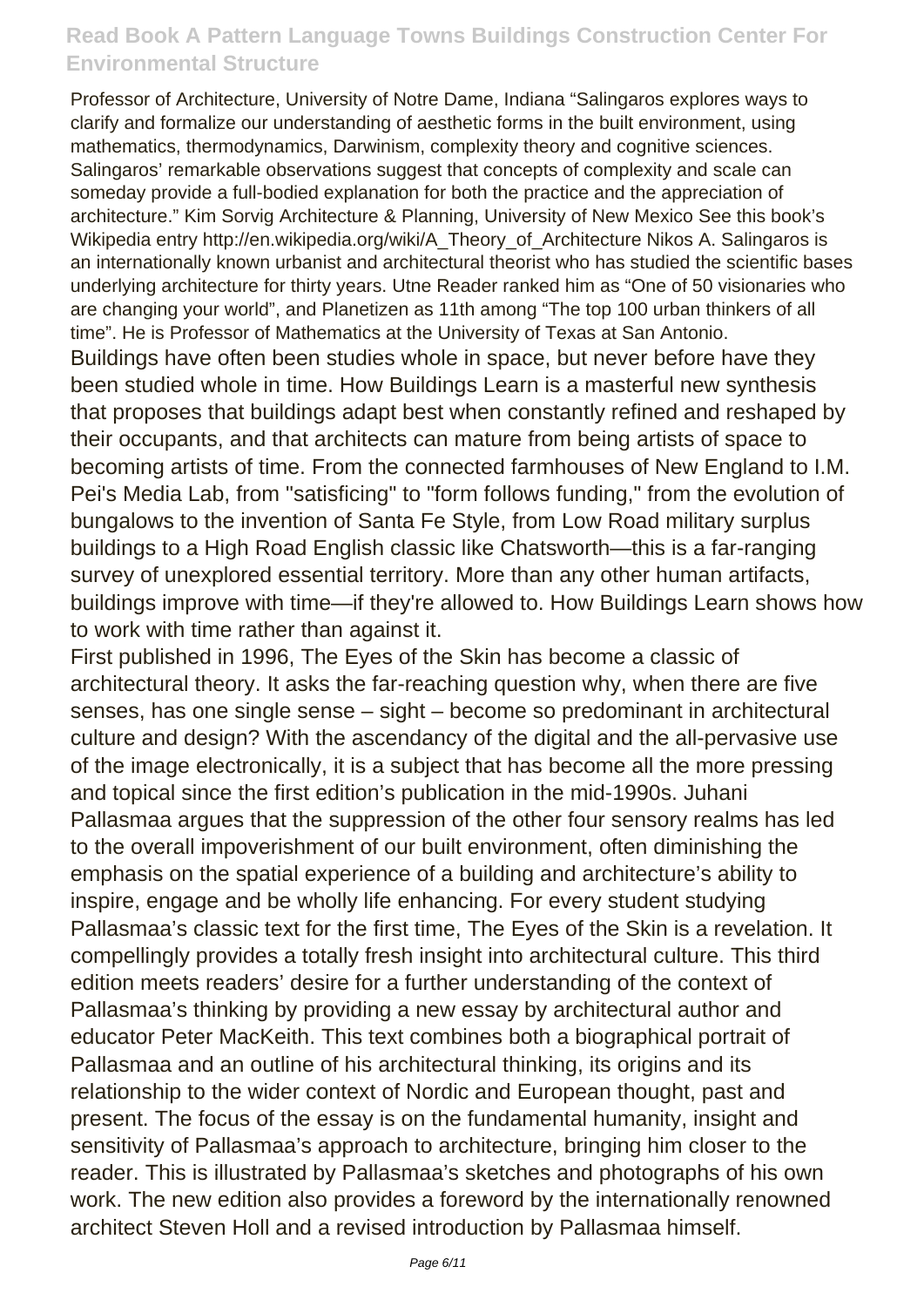2021 Listeners' Choice British Podcast Awards Winner What is it about killers, cult leaders, cannibals, cults, and criminals that capture our imaginations even as they terrify and disturb us? How do we responsibly consume these kinds of stories as entertainment, and more importantly, what can we learn from them? RedHanded rejects the narrative of killers as monsters and that a victim "was in the wrong place at the wrong time," and instead tells the stories we want to hear in a way that challenges perceptions and asks the hard questions about society, gender, poverty, culture, and even our politics. After meeting at a party in London where they both discovered they listened to the same murder podcasts, Hannah Maguire and Suruthi Bala drunkenly promised to one day start their own true crime podcast together and the rest is history. From the hosts of the hit true crime podcast RedHanded (dubbed by Rick & Morty creator Dan Harmon as the "best true crime podcast I've heard, ever"), Hannah Maguire and Suruthi Bala have amassed a cult following of "spooky bitches" amounting to an incredibly strong 63k downloads per episode and 728k backlist downloads every month in the US alone. With candor, humor, interviews with experts, research on real-life cases, and an unflinching dissection of what makes a killer tick, Bala and Maguire take us through the societal, behavioral, and cultural phenomena that make victims - and their murderers -- our collective responsibility and to find out once and for all: what makes a killer tick?

In order to design a building with a sensuous connection to life, one must think in a way that goes far beyond form and construction. In these essays Peter Zumthor expresses his motivation in designing&buildings, which speak to our emotions&and understanding in so many ways, and possess a powerful and unmistakable presence and personality. This book, whose first edition has been out of print for years, has been expanded to include three new essays: "Does Beauty Have a Form?,?? "The Magic of the Real,?? and "Light in the Landscape.??? It has&been freshly illustrated throughout with new color photographs of Zumthor??'s new home and studio in Haldenstein, taken specially for this edition by Laura Padgett, &and received a new typography by Hannele Gr??nlund.&

This complete guide to building your own home covers every step of the process. It includes advice on: how to select land ; design guidelines; the roles of professional consultants ; how to deal with the workings of control authorities ; preparing working drawings ;who's who of subcontracting and supply industries. Includes in detail the practical steps that owner-builders need to take to ensure their building meets the aims of local regulations in environmental efficiency. Also included are detailed drawings showing how all the components are assembled to achieve the home of your dreams.

A "smoothly written and fair-minded" (Wall Street Journal) biography of architect Philip Johnson--a finalist for the National Book Critic's Circle Award When Philip Johnson died in 2005 at the age of 98, he was still one of the most recognizable--and influential--figures on the American cultural landscape. The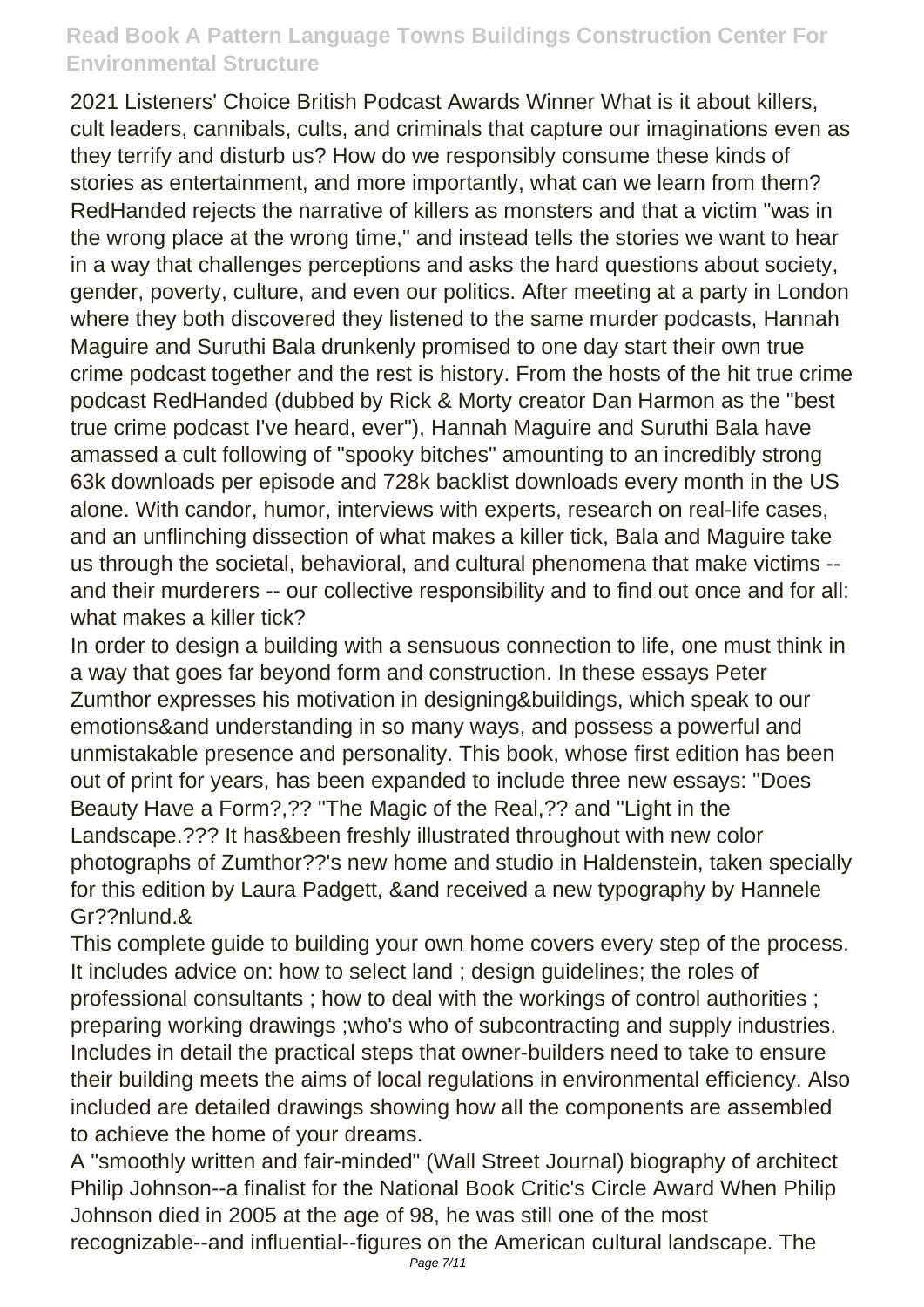first recipient of the Pritzker Prize and MoMA's founding architectural curator, Johnson made his mark as one of America's leading architects with his famous Glass House in New Caanan, CT, and his controversial AT&T Building in NYC, among many others in nearly every city in the country--but his most natural role was as a consummate power broker and shaper of public opinion. Johnson introduced European modernism--the sleek, glass-and-steel architecture that now dominates our cities--to America, and mentored generations of architects, designers, and artists to follow. He defined the era of "starchitecture" with its flamboyant buildings and celebrity designers who esteemed aesthetics and style above all other concerns. But Johnson was also a man of deep paradoxes: he was a Nazi sympathizer, a designer of synagogues, an enfant terrible into his old age, a populist, and a snob. His clients ranged from the Rockefellers to televangelists to Donald Trump. Award-winning architectural critic and biographer Mark Lamster's The Man in the Glass House lifts the veil on Johnson's controversial and endlessly contradictory life to tell the story of a charming yet deeply flawed man. A rollercoaster tale of the perils of wealth, privilege, and ambition, this book probes the dynamics of American culture that made him so powerful, and tells the story of the built environment in modern America. Christoper Alexander's always controversial work raises issues critical to regenerating the environment and creating a new culture for building--and rebuilding--our cities, neighborhoods, buildings, and gardens. Demonstrates the application of Alexander's theories and methods to a large-scale project and shows how architecture can bring life to a community. The creative processes described in the book are for anyone who designs, builds, shapes, repairs, or otherwise modifies the built environment.

This introductory volume to Alexander's other works, A Pattern of Language and The Oregon Experiment, explains concepts fundamental to his original approaches to the theory and application of architecture

The Pritzker-winning architect outlines the creative process he employs while designing the atmosphere of his houses, describing in nine short and self-observant chapters his efforts to instill a feeling of harmonious presence into his environments.

This book "Pattern Theory" summarizes the work of an important contemporary thinker, the architect and systems theorist Christopher Alexander, an emeritus professor at the University of Berkeley, California. In 1979 one of his books, "A Pattern Language", an 1100-page-essay on architecture and human life, became a non-fiction best seller that attracted half a million readers and continues to inspire people from many disciplines. The still broader four-volume essay "The Nature of Order" was published 2002-2004 as magnum opus. The life work of Alexander is outstanding. He develops a general theory of living systems, a systems theory based on the concepts center, wholeness and transformation by using design patterns and pattern languages as parts of the method. There is a whole new cosmos of thinking with astonishing bandwidth: Alexander suggests a new scientific paradigm that stands in opposition to the traditional causal mechanistic paradigm of natural science – and he offers a new knowledge format as a way to enable people and support their participation in design processes.Alexander's theories have already proven useful in education, organizational development, permaculture, and in software the design patterns have even become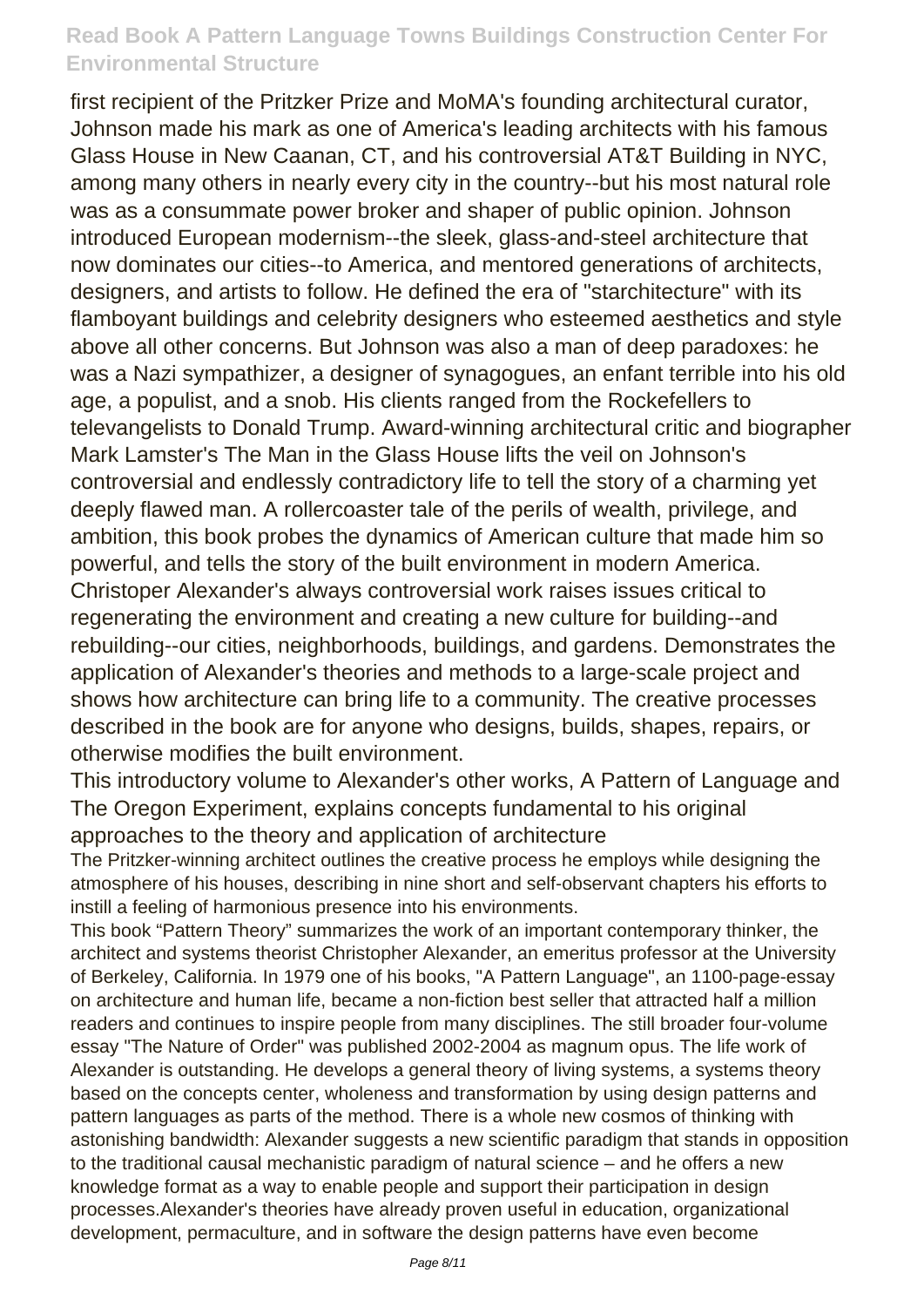mainstream. Many disciplines are about to follow in this development. Pattern theory allows us to change our thinking, to rethink our world and to move towards a fairer society. This leads to more participation and higher sustainability. Alexander's concepts form a mental toolbox for societal change and innovation.

Suggests a new approach to urban design in which cities grow more organically, provides a set of seven basic principles, and offers an experimental redesign of a section of San Francisco Building a successful product usually involves teams of people, and many choose the Scrum approach to aid in creating products that deliver the highest possible value. Implementing Scrum gives teams a collection of powerful ideas they can assemble to fit their needs and meet their goals. The ninety-four patterns contained within are elaborated nuggets of insight into Scrum's building blocks, how they work, and how to use them. They offer novices a roadmap for starting from scratch, yet they help intermediate practitioners fine-tune or fortify their Scrum implementations. Experienced practitioners can use the patterns and supporting explanations to get a better understanding of how the parts of Scrum complement each other to solve common problems in product development. The patterns are written in the well-known Alexandrian form, whose roots in architecture and design have enjoyed broad application in the software world. The form organizes each pattern so you can navigate directly to organizational design tradeoffs or jump to the solution or rationale that makes the solution work. The patterns flow together naturally through the context sections at their beginning and end. Learn everything you need to know to master and implement Scrum one step at a time $a \in \mathbb{R}^n$  the agile way.

As an innovative thinker about building and planning, Christopher Alexander has attracted a devoted following. His seminal books--The Timeless Way of Building, A Pattern Language, and The Oregon Experiment--defined a radical and fundamently new process of environmental design. Alexander now gives us the latest book in his series--a book that puts his theories to the test and shows what sort of production system can create the kind of environment he has envisioned. The Production of Houses centers around a group of buildings which Alexander and his associates built in 1976 in northern Mexico. Each house is different and the book explains how each family helped to lay out and construct its own home according to the family's own needs and in the framework of the pattern language. Numerous diagrams and tables as well as a variety of anecdotes make the day-today process clear. The Mexican project, however, is only the starting point for a comprehensive theory of housing production. The Production of Houses describes seven principles which apply to any system of production in any part of the world for housing of any cost in any climate or culture or at any density. In the last part of the book, "The Shift of Paradigm," Alexander describes, in detail, the devastating nature of the revolution in world view which is contained in his proposal for housing construction, and its overall implications for deep-seated cultural change.

Details the master architectural design plan currently being implemented at the University of Oregon, illustrating the participation of all members of a small community in the designing of their own environment

"These notes are about the process of design: the process of inventing things which display new physical order, organization, form, in response to function." This book, opening with these words, presents an entirely new theory of the process of design. In the first part of the book, Christopher Alexander discusses the process by which a form is adapted to the context of human needs and demands that has called it into being. He shows that such an adaptive process will be successful only if it proceeds piecemeal instead of all at once. It is for this reason that forms from traditional un-self-conscious cultures, molded not by designers but by the slow pattern of changes within tradition, are so beautifully organized and adapted. When the designer, in our own self-conscious culture, is called on to create a form that is adapted to its context he is unsuccessful, because the preconceived categories out of which he builds his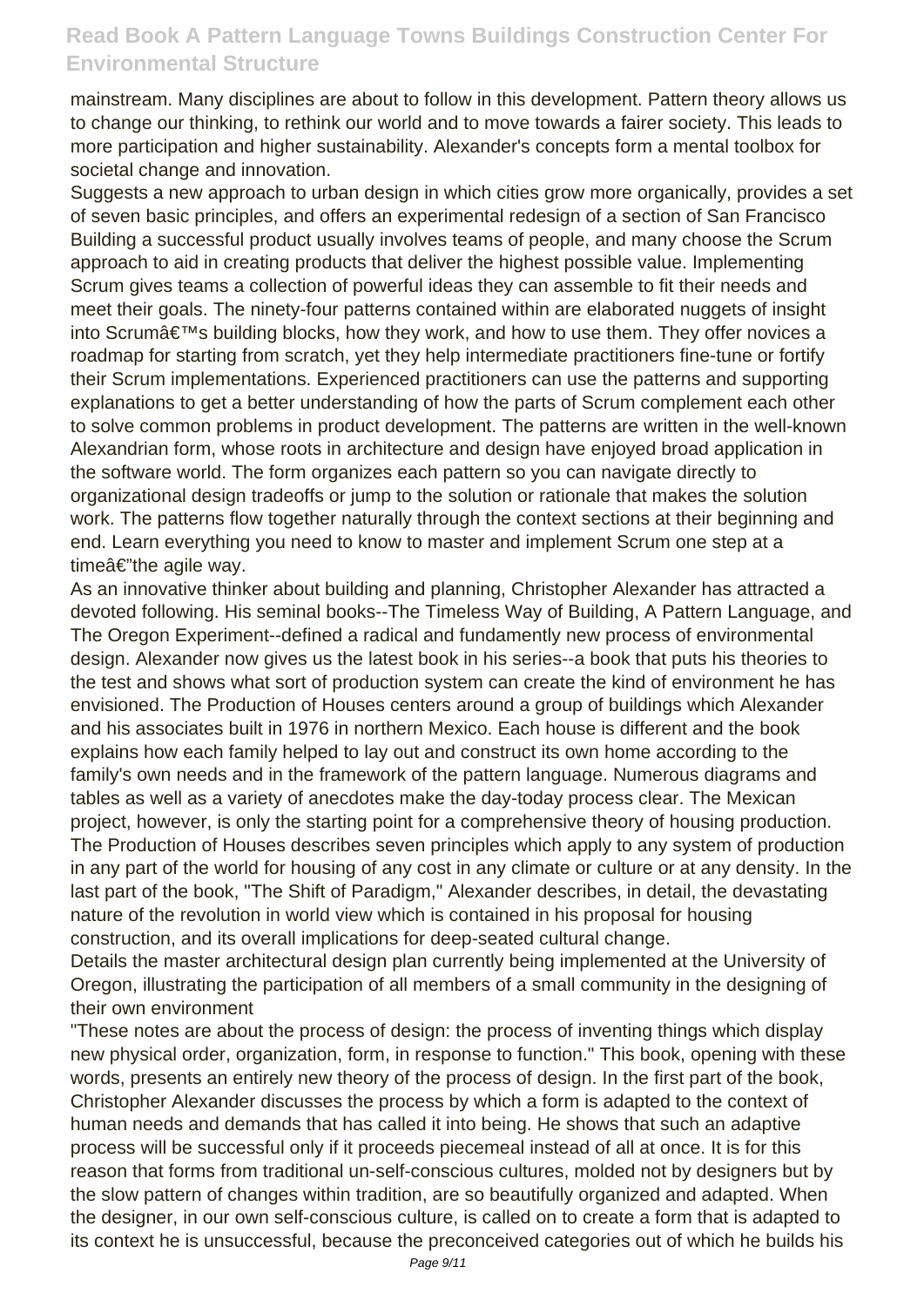picture of the problem do not correspond to the inherent components of the problem, and therefore lead only to the arbitrariness, willfulness, and lack of understanding which plague the design of modern buildings and modern cities. In the second part, Mr. Alexander presents a method by which the designer may bring his full creative imagination into play, and yet avoid the traps of irrelevant preconception. He shows that, whenever a problem is stated, it is possible to ignore existing concepts and to create new concepts, out of the structure of the problem itself, which do correspond correctly to what he calls the subsystems of the adaptive process. By treating each of these subsystems as a separate subproblem, the designer can translate the new concepts into form. The form, because of the process, will be well-adapted to its context, non-arbitrary, and correct. The mathematics underlying this method, based mainly on set theory, is fully developed in a long appendix. Another appendix demonstrates the application of the method to the design of an Indian village.

A new model for social change, integrating theory and practice, that shows how information and communication can be used to address urgent social and environmental problems collaboratively. In recent decades we have witnessed the creation of a communication system that promises unparalleled connectedness. And yet the optimistic dreams of Internet-enabled engagement and empowerment have faded in the face of widespread Internet commercialization. In Liberating Voices, Douglas Schuler urges us to unleash our collective creativity--social as well as technological--and develop the communication systems that are truly needed. Inspired by the vision and framework outlined in Christopher Alexander's classic 1977 book, A Pattern Language, Schuler presents a pattern language containing 136 patterns designed to meet these challenges. Using this approach, Schuler proposes a new model of social change that integrates theory and practice by showing how information and communication (whether face-to-face, broadcast, or Internet-based) can be used to address urgent social and environmental problems collaboratively. Each of the patterns that form the pattern language (which was developed collaboratively with nearly 100 contributors) is presented consistently; each describes a problem and its context, a discussion, and a solution. The pattern language begins with the most general patterns ("Theory") and proceeds to the most specific ("Tactics"). Each pattern is a template for research as well as action and is linked to other patterns, thus forming a single coherent whole. Readers will find Liberating Voices an intriguing and informative catalog of contemporary intellectual, social, and technological innovations, a practical manual for citizen activism, and a compelling manifesto for creating a more intelligent, sustainable, and equitable world.

A Modern History of Japan: From Tokugawa Times to the Present, Second Edition, paints a richly nuanced and strikingly original portrait of the last two centuries of Japanese history. It takes students from the days of the shogunate--the feudal overlordship of the Tokugawa family--through the modernizing revolution launched by midlevel samurai in the late nineteenth century; the adoption of Western hairstyles, clothing, and military organization; and the nation's first experiments with mass democracy after World War I. Author Andrew Gordon offers the finest synthesis to date of Japan's passage through militarism, World War II, the American occupation, and the subsequent economic rollercoaster. The true ingenuity and value of Gordon's approach lies in his close attention to the non-elite layers of society. Here students will see the influence of outside ideas, products, and culture on home life, labor unions, political parties, gender relations, and popular entertainment. The book examines Japan's struggles to define the meaning of its modernization, from villages and urban neighborhoods, to factory floors and middle managers' offices, to the imperial court. Most importantly, it illuminates the interconnectedness of Japanese developments with world history, demonstrating how Japan's historical passage represents a variation of a process experienced by many nations and showing how the Japanese narrative forms one part of the interwoven fabric of modern history. This second edition incorporates increased coverage of both Japan's role within East